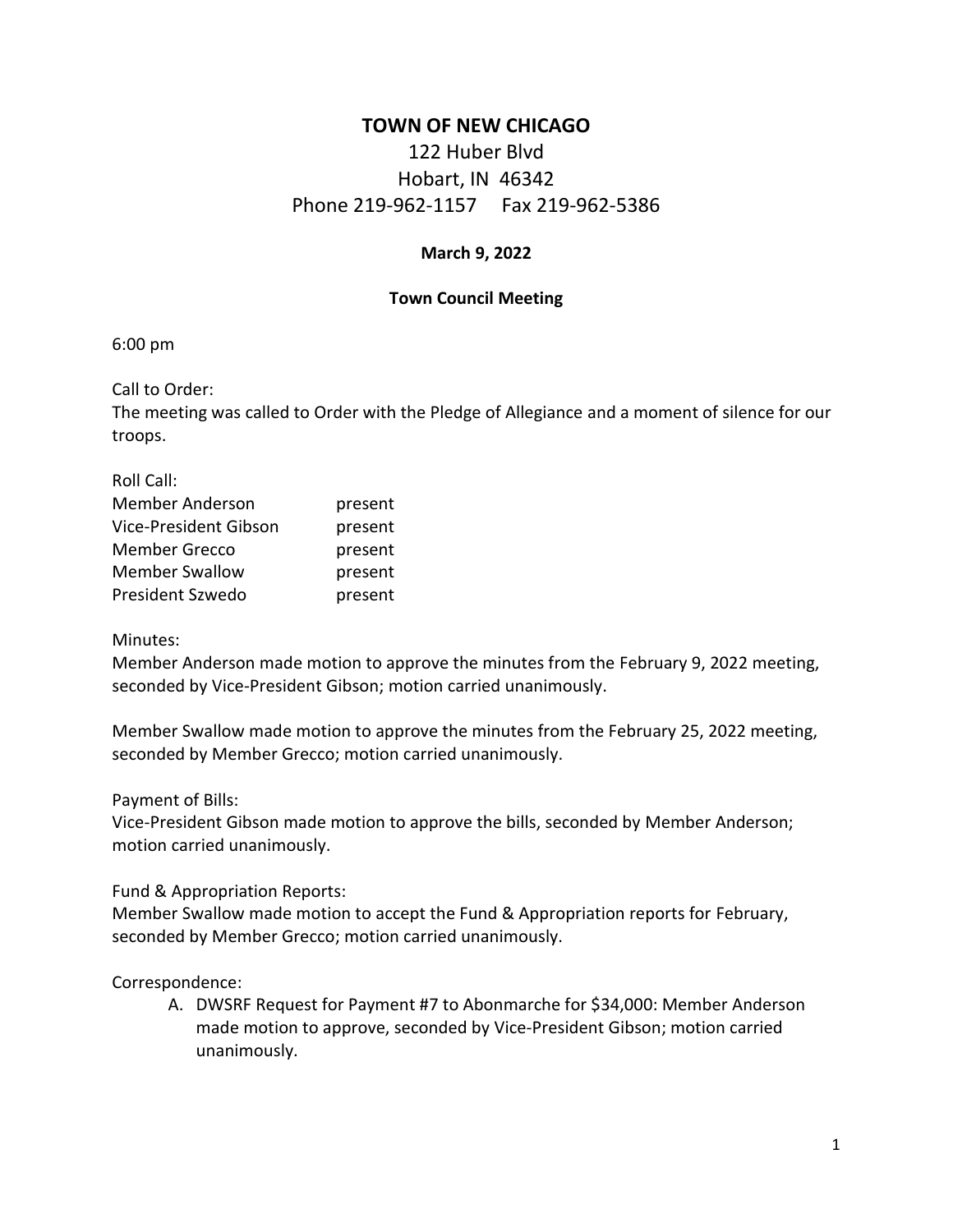## Ordinances

A. Ordinance 2022-06 – Town Manager as Legal Signatory. Roll call vote as follows:

| <b>Member Anderson</b> | aye |
|------------------------|-----|
| Vice-President Gibson  | aye |
| <b>Member Grecco</b>   | aye |
| <b>Member Swallow</b>  | aye |
| President Szwedo       | ave |

- B. Ordinance 2022-05 Re-establishment of CCD (first reading).
- C. Ordinance 2008-07 Amendment Decrease in park rental rates. Member Swallow made motion to approve, seconded by Member Grecco; motion carried unanimously.

Departments:

Police

- Chief Senzina stated the police had 74 citations, of which 71 were local ordinances, 3 were state violations and 18 were warning tickets.
- Four (4) new reserve officers were sworn in at the meeting.

Fire – No report

Town Manager

- Town of Merrillville loaned a rescue truck to Town of New Chicago while our rescue truck is being repaired.
- We received \$10,000 from county commissioners toward the purchase of a new chipper.
- Town Manager and Water Manager will be attending a one-day training event at IUN regarding properties on tax sale, applying for credits and developing a 10 (ten) year plan.

Parks Board:

- Twin Oaks Park clean-up is scheduled for April 9, 2022 at 11:00 am.
- On Tuesday, April 12, 2022, park members will meet in the Town Hall to fill eggs at 6:00 pm, all extra hands are welcome. Tara Pelfrey has already volunteered to help.
- Park Board members have contacted River Forest as well as other schools to see if anyone needs community service hours and can help at the Easter Egg Hunt.
- Park Board is planning to have a Rummage in the Park, approximately June 4, 2022 or June 5, 2022. They are also reaching out to Food Trucks to see if they would like to participate.
- Park is ready to have the new garbage cans ordered and delivered as well as those from Total Disposal for Tot and Teeter Wallace parks.
- Northwest Indiana Times will allow the park to add events at no charge.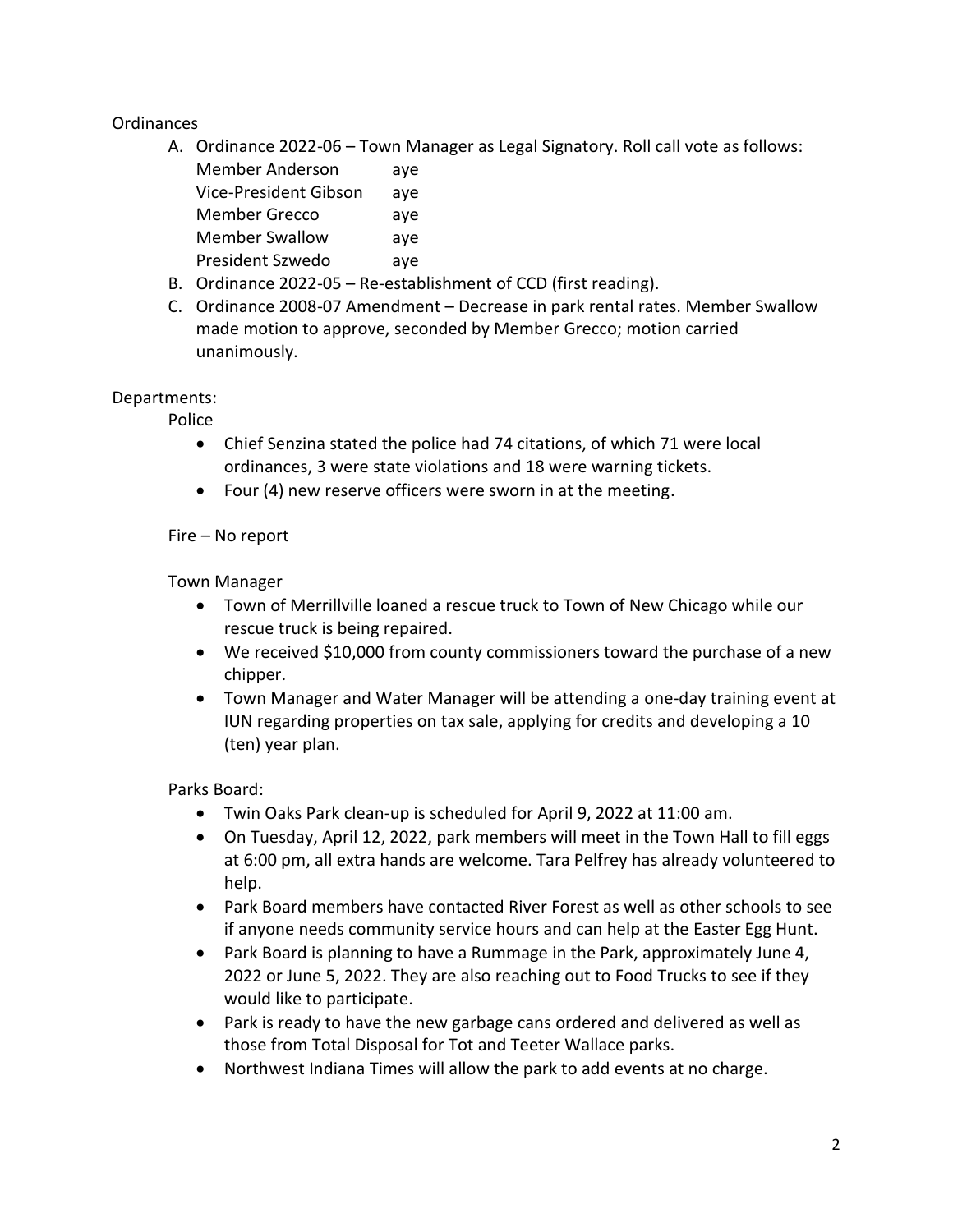- Flags at the park need to be replaced. Park Board President will check to see what is already on hand and then let the Clerk Treasurer know so new ones can be ordered.
- Basketball nets will be replaced next week.
- Dumpster at Twin Oaks Park has been moved and A/C Low Voltage has been contacted to move the camera so that anyone dumping at the park can be better identified.

Plan Commission – No report

Sewer – No report

Streets:

- Hobart, Lake Station, County, and New Chicago utility workers all worked together to patch 37<sup>th</sup> Avenue from I-65 to North Lake Park Avenue. Approximately 98% of the road was fixed.
- Street Superintendent has made a list of holes within the Town that are in need to repair.

### **Sanitation**

- Town is back to alley pick-up for garbage.
- There was a major malfunction with a sanitation truck on North Lake Park and luckily our Street Superintendent had sand readily available to take to them for the hydraulic fluid spill.

## Water:

- There have been many main breaks in the past month. One of the breaks required the Water Manager to drive to Peru, Indiana to obtain parts to fix the main break because no parts were available locally.
- Resident in Nob Hill takes pride in keeping her property pristine. This same resident refuses to allow anyone on the property. Water manager is concerned that when the water lines are replaced, if we aren't allowed on the property, she will not have any water and Water manager does not believe that the resident understands this.

Stormwater:

• Milestone was awarded the contract that will repair portions of roads as well as replace the storm drain at Ohio.

## New Business

Current sanitation rates are not enough to cover the cost. The grant from Lake County Solid Waste has been used to supplement, but there will not be enough money in that grant to pay the sanitation rates through the end of the year. Member Anderson made motion to increase